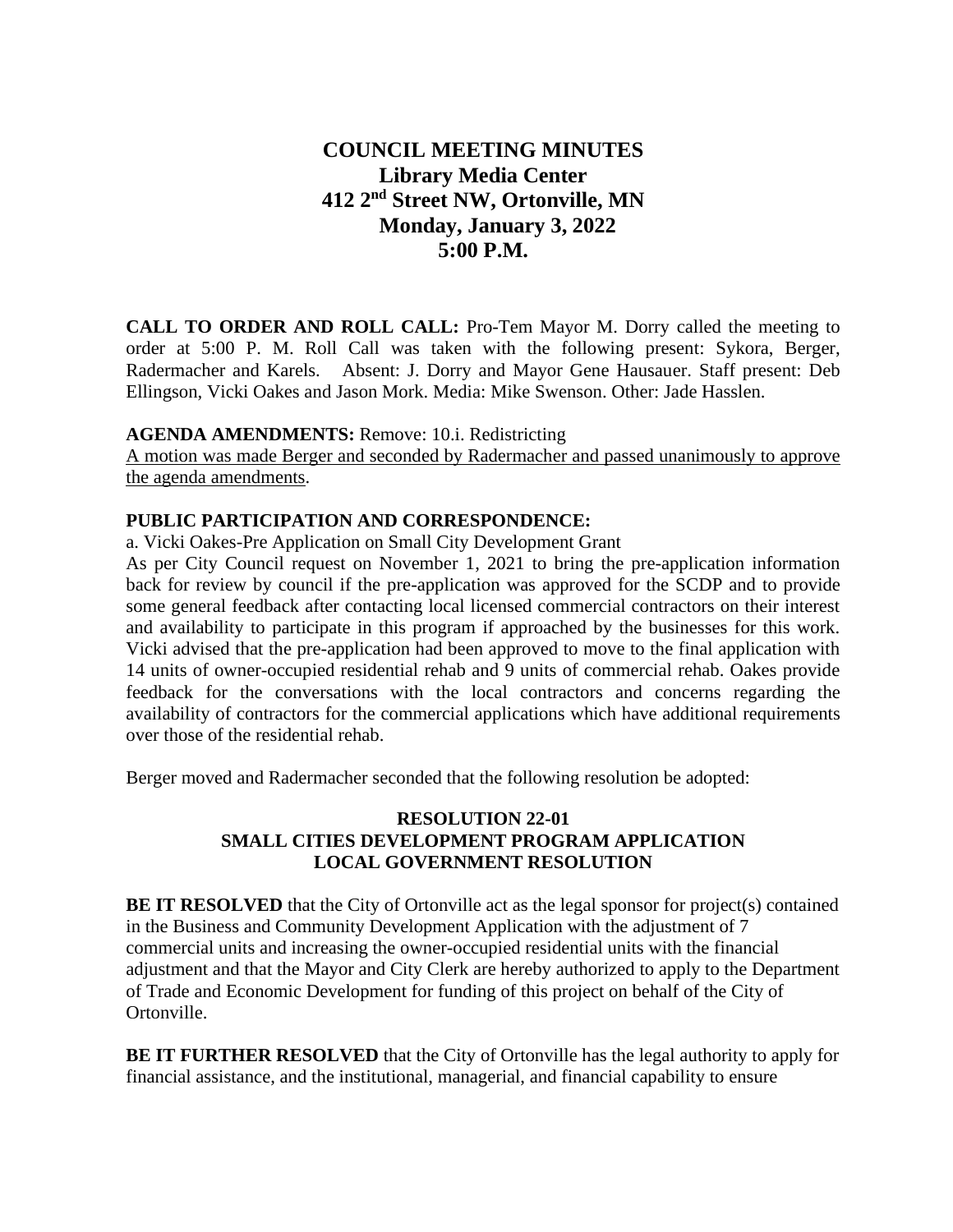adequate construction, operation, maintenance and replacement of the proposed project for its design life.

**BE IT FURTHER RESOLVED** that the City of Ortonville has not violated any Federal, State, or local laws pertaining to fraud, bribery, graft, kickback, collusion, conflict of interest or other unlawful or corrupt practice.

**BE IT FURTHER RESOLVED** that upon approval of its application by the state, the City of Ortonville may enter into an agreement with the State of Minnesota for the above-referenced project(s), and that the City of Ortonville certifies that it will comply with all applicable laws and regulations as stated in all contract agreements and described in the Compliances Section of the Business and Community Development Application.

**NOW, THEREFORE BE IT RESOLVED** that the Mayor and City Clerk are hereby authorized to execute such agreements, and amendments thereto, as are necessary to implement the project(s) on behalf of the applicant.

Upon roll call vote the following voted aye: Sykora, M. Dorry, Berger, Radermacher and Karels and the following voted nay: None.

Resolution 22-01 passed this 3rd day of January 2022.

APPROVED: ATTEST:

\_\_\_\_\_\_\_\_\_\_\_\_\_\_\_\_\_\_\_\_\_\_\_ \_\_\_\_\_\_\_\_\_\_\_\_\_\_\_\_\_\_\_\_\_\_\_\_\_\_\_\_\_\_\_ Mike Dorry Debra K. Ellingson<br>
Pro-Tem Mayor Deputy City Clerk Deputy City Clerk

b. Jade Hasslen-Public Safety Building

Jade gave an updated report on the construction at the Public Safety Building. The Fire Dept. part has been demoed and working on the mechanical and electrical items. New furnaces and water heaters have been installed. Currently they are ahead of schedule and he will give a report on the 1<sup>st</sup> meeting of each month to keep the council updated.

#### **CONSENT AGENDA:**

Pro-Tem Mayor M. Dorry asked if there were any additions, corrections, or deletions to be made to the Consent Agenda:

A motion was made by Berger and seconded by Karels and passed unanimously to approve the Consent Agenda as presented.

# **APPROVAL OF MINUTES:**

6.a.\*Approve Minutes Regular Council Meeting 12/20/21

A motion was made by Berger and seconded by Karels and passed to approve the council minutes of 12/20/21.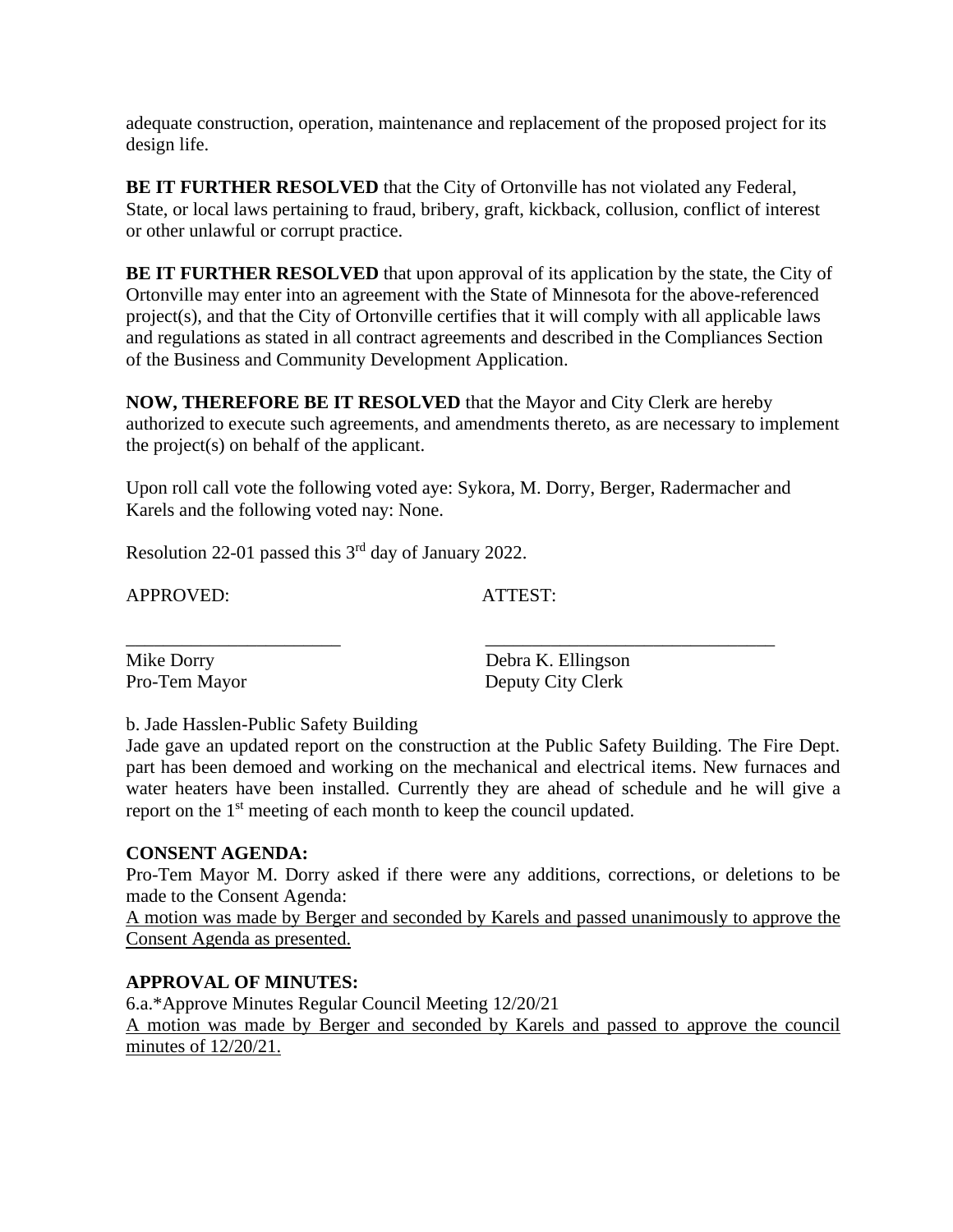# **PUBLIC HEARINGS:**

7.a.

# **ACCEPTANCE OF BOARD AND COMMITTEE MINUTES AND, WHERE NECESSARY, COUNCIL ACTION ON THEIR RECOMMENDATIONS:**

8.a.\*Street-Utility Meeting Minutes 12/20/21

#### **STAFF REPORTS:**

9.a. None

#### **NEW BUSINESS:**

10.a.\*1<sup>st</sup> Reading Ingersoll Street

10.b.\*Resolution Appointment of 2022 Fire Dept. Officers

Berger moved and Karels seconded that the following Resolution be adopted:

#### **RESOLUTION 22-02 RESOLUTION APPROVING 2022 FIRE DEPARTMENT APPOINTMENTS**

**BE IT AND IT IS HEREBY RESOLVED** by the City Council of the City of Ortonville, Minnesota that the following 2022 Fire Department appointments are hereby approved:

| Fire Chief                  | Chuck Hennningson    |
|-----------------------------|----------------------|
| <b>Assistant Fire Chief</b> | Cody Backstrand      |
| Treasurer                   | Nick Thymian         |
| Secretary                   | <b>Nolan Fetters</b> |
| <b>Training Officer</b>     | Jeremy Ohm           |
| <b>Safety Officer</b>       | Dustin Kindelberger  |

Upon roll call vote the following voted Aye: Sykora, M. Dorry, Berger, Radermacher and Karels. Nay: None.

Resolution 22-02 passed this 3rd day of January 2022.

APPROVED: ATTEST:

Mike Dorry Debra K. Ellingson Pro-Tem Mayor Deputy City Clerk

10.c.\*Resolution Approving Official Depositories, Newspaper, City Attorney and Radio **Station** 

Berger moved and Karels seconded that the following Resolution be adopted:

\_\_\_\_\_\_\_\_\_\_\_\_\_\_\_\_\_\_\_\_\_\_ \_\_\_\_\_\_\_\_\_\_\_\_\_\_\_\_\_\_\_\_\_\_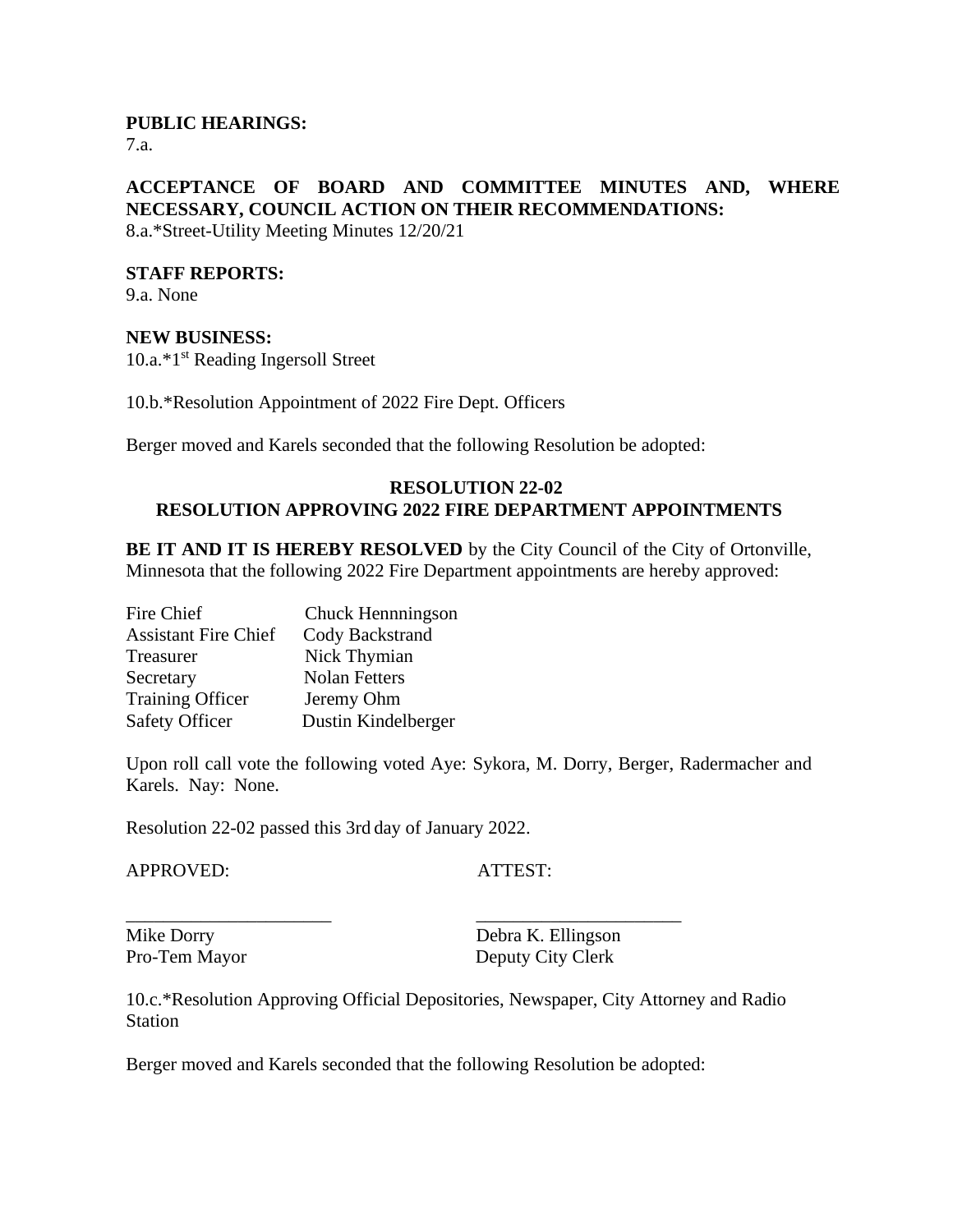#### **RESOLUTION 22-03 RESOLUTION APPROVING ANNUAL APPOINTMENTS**

**BE IT AND IT IS HEREBY RESOLVED** by the City Council of the City of Ortonville, Minnesota that the following 2022 appointments are hereby approved:

City Attorney-*David McLaughlin*

Official Newspaper – *Ortonville Independent*

Official Radio Station – *KDIO Radio*

Official Depositories – *MINNWEST Bank Ortonville, Cenbank, RBC Wealth Management*

Upon roll call vote the following voted Aye: Sykora, M. Dorry, Berger, Radermacher and Kaels. Nay: None.

Resolution 22-03 passed this 3rd day of January 2022.

APPROVED: ATTEST:

\_\_\_\_\_\_\_\_\_\_\_\_\_\_\_\_\_\_\_\_\_\_ \_\_\_\_\_\_\_\_\_\_\_\_\_\_\_\_\_\_\_\_\_\_

Mike Dorry Debra K. Ellingson Pro-Tem Mayor Deputy City Clerk

10.d.\*Resolution Approving Out-Of-State Travel Policy

Berger moved and Karels seconded that the following Resolution be adopted:

#### **RESOLUTION 22-04 RESOLUTION APPROVING AN OUT-OF-STATE TRAVEL POLICY**

**BE IT AND IT IS HEREBY RESOLVED** by the Council of the City of Ortonville to approve an out-of-state travel policy as attached.

Upon roll call vote the following voted Aye: Sykora, M. Dorry, Berger, Radermacher and Karels. Nay: None.

Resolution 22-04 passed this 3rd day of January 2022.

APPROVED: ATTEST:

\_\_\_\_\_\_\_\_\_\_\_\_\_\_\_\_\_\_\_\_\_ \_\_\_\_\_\_\_\_\_\_\_\_\_\_\_\_\_\_\_\_\_\_\_

Mike Dorry Debra K. Ellingson Pro-Tem Mayor Deputy City Clerk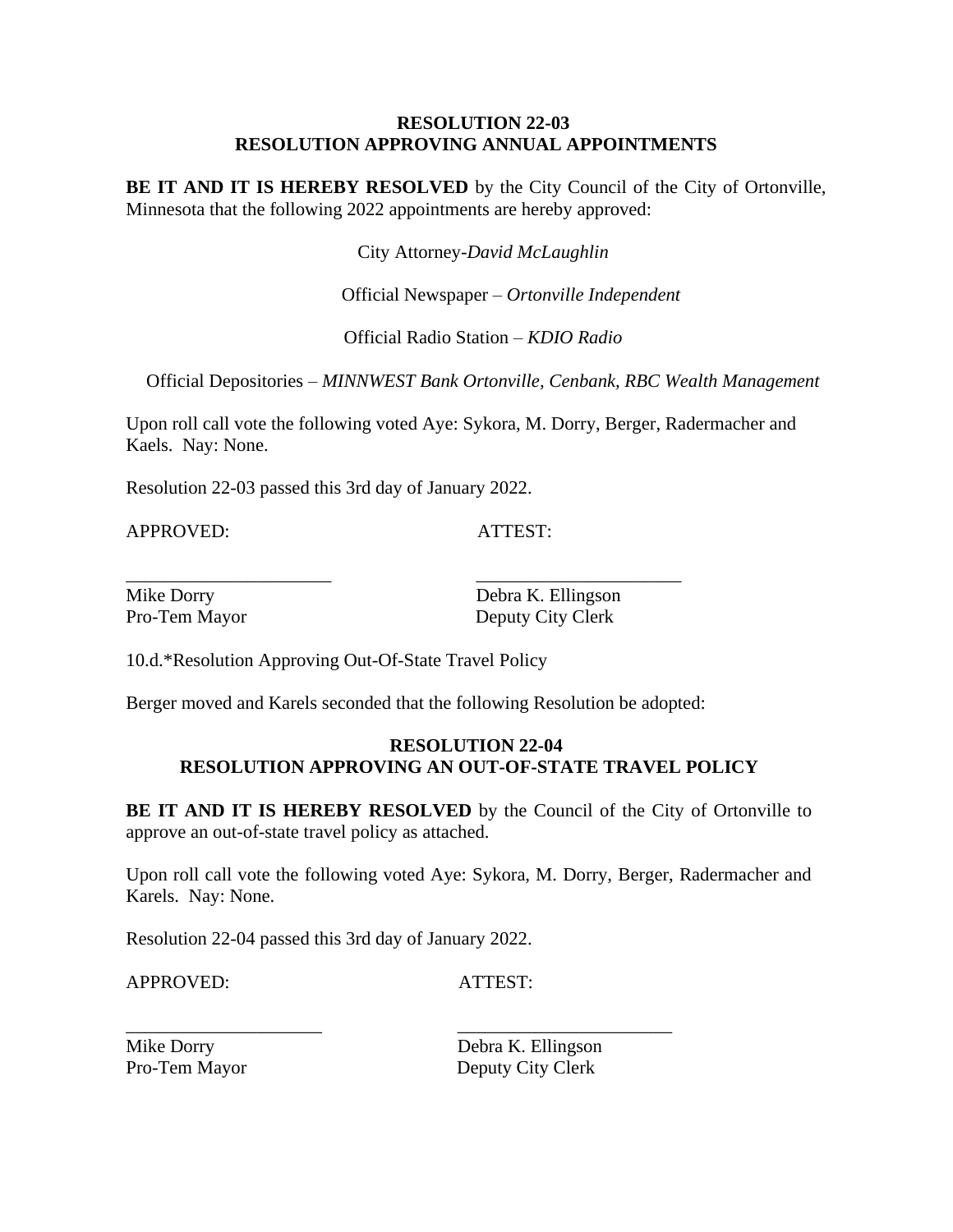10.e.\*Approve Next Council Meeting Date Change to Tuesday, January 18<sup>th</sup>-Due to Official Holiday.

10.f.\*Dakota Pump & Control Inspection Agreement

Berger moved and Karels seconded that the following Resolution be adopted:

# **RESOLUTION 22-05 RESOLUTION APPROVING PUMP INSPECTION-MAIN LIFT STATION-\$850.00**

BE IT AND IT IS HEREBY RESOLVED by the Council of the City of Ortonville, Minnesota to approve an inspection agreement with Dakota Pump and Control for the main lift station.

Upon roll call vote the following voted Aye: Sykora, M. Dorry, Berger, Radermacher and Karels. Nay: None.

Resolution 22-05 passed this  $3<sup>rd</sup>$  day of January 2022.

APPROVED: ATTEST:

Mike Dorry Debra K. Ellingson Pro-Tem Mayor Deputy City Clerk

10.g.\*Resignation from Jill Dale-Summer Rec Director

10.h.\*Missouri River Distributed Generation Workbook for Minnesota Members

\_\_\_\_\_\_\_\_\_\_\_\_\_\_\_\_\_\_\_\_\_ \_\_\_\_\_\_\_\_\_\_\_\_\_\_\_\_\_\_\_\_\_\_\_

Berger moved and Karels seconded that the following Resolution be adopted:

# **RESOLUTION 22-06 RESOLUTION ADOPTING THE DISTRIBUTED GENERATON WORKBOOK FOR MINNESOTA**

WHEREAS, the Public Utility Regulatory Policies Act of 1978 (PURPA), as amended, requires a utility to buy power and sell power to Qualifying Facilities (QF);

WHEREAS, the City of Ortonville and Missouri River Energy Services (MRES) filed a Petition of Waiver, which specifies the obligations of the City of Ortonville and MRES to a QF, with the Federal Energy Regulatory Commission (FERC) under Section 210 of PURPA, and have been granted such waiver by the FERC;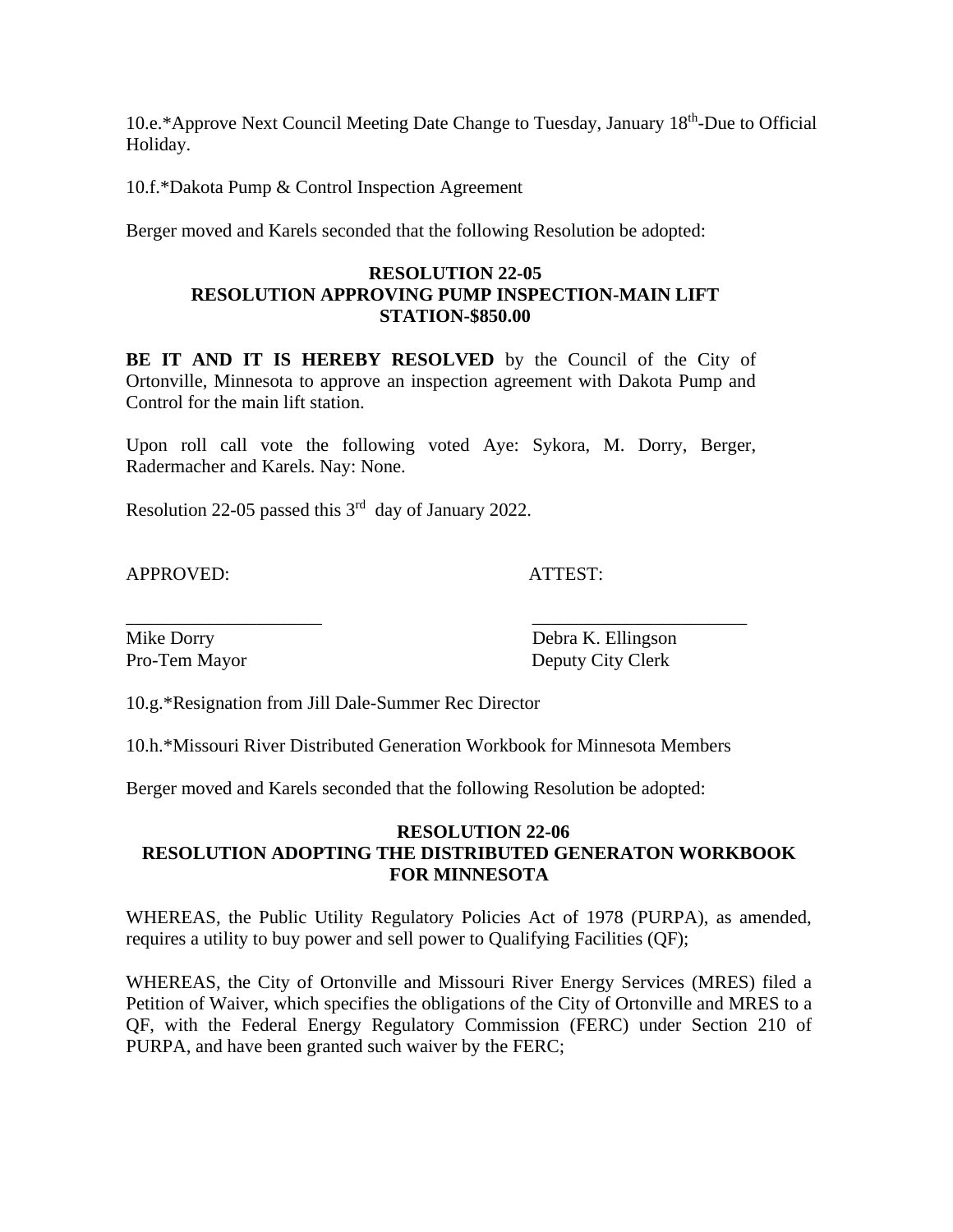WHEREAS, the City of Ortonville and MRES agreed to comply with "Rules of Compliance" as part of the waiver;

WHEREAS, the City of Ortonville has drafted guidelines and documents to implement the Rules of Compliance known as the "Distributed Generation Workbook for Minnesota Members" to accommodate QF's in interconnection and power purchase arrangements, which are subject to be updated periodically;

NOW THEREFORE BE IT RESOLVED, that in recognition of the above statements, the City of Ortonville herby adopts the Distributed Generation Workbook for Minnesota members as the "Small Power Production and C-Generation Policy."

Upon roll call vote the following voted Aye: Sykora, M. Dorry, Berger, Radermacher and Karels. Nay: None.

Resolution 22-06 passed this 3rd day of January, 2022.

APPROVED: ATTEST:

Mike Dorry Debra K. Ellingson Pro-Tem Mayor Deputy City Clerk

10.i. Redistricting-Removed

10.j. Retaining Wall Behind Courthouse A motion was made by Radermacher and seconded by Sykora and passed unanimously that the retaining wall behind the Courthouse will be evaluated and considered when the city council

\_\_\_\_\_\_\_\_\_\_\_\_\_\_\_\_\_\_\_\_\_\_ \_\_\_\_\_\_\_\_\_\_\_\_\_\_\_\_\_\_\_\_\_

decides to do another street project especially on Jackson Ave. and Lincoln Ave.

10.k. Utility Easement on EDA Property on First Street-Vicki Oakes The EDA is looking at selling the property on First Street. If the city wants a utility easement on that property, now would be the time to do it.

Radermacher moved and Karels seconded that the following Resolution be adopted:

# **RESOLUTION 22-07 RESOLUTION TO OBTAIN A UTILITY EASEMENT**

BE IT AND IT IS HEREBY RESOLVED by the Council of the City of Ortonville to obtain a utility easement for the property at  $5\,1^{st}$  Street NW that is owned by the EDA before the property is sold.

Upon roll call vote the following voted Aye: Sykora, M. Dorry, Berger, Radermacher and Karels and the following voted Nay: None.